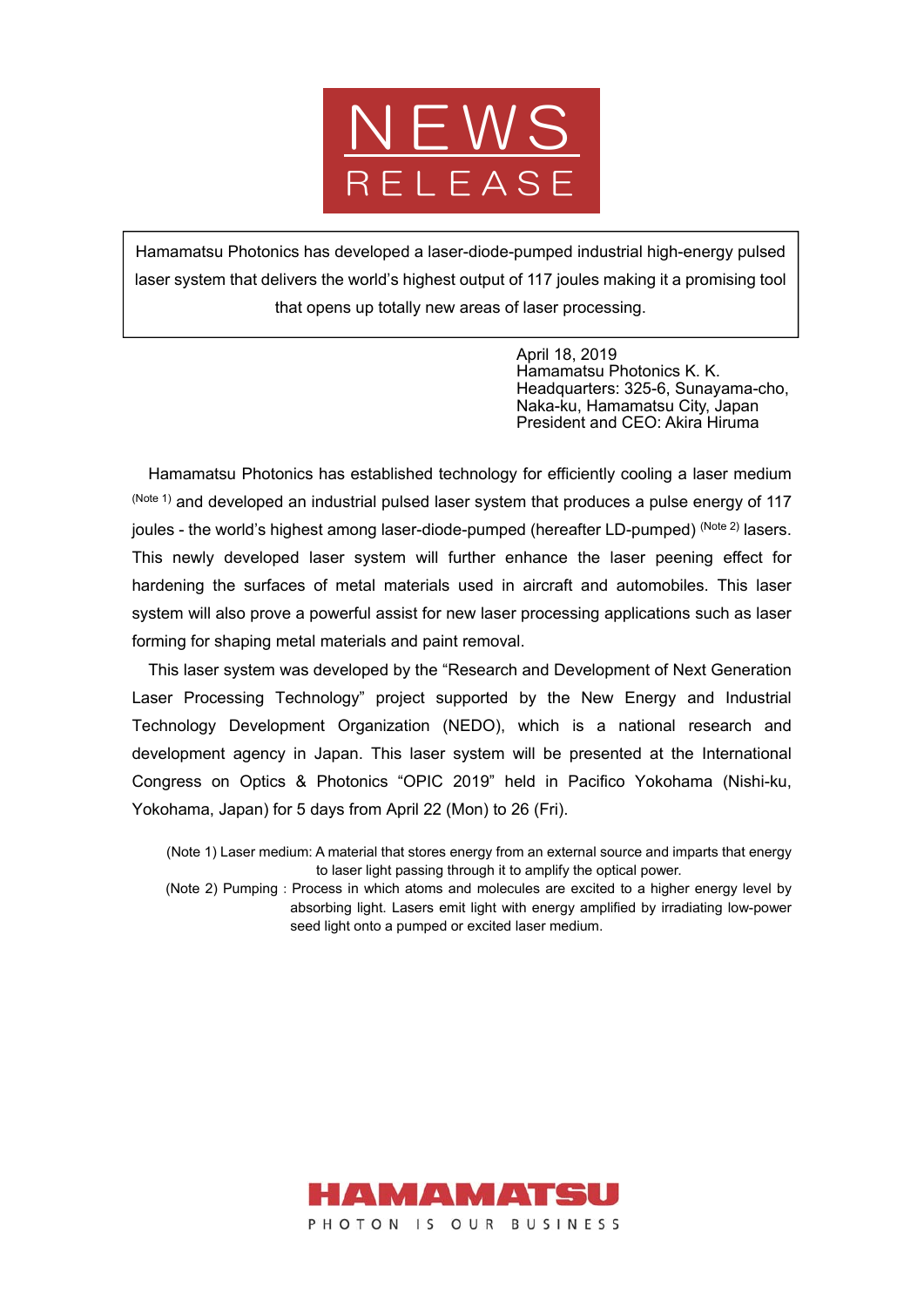

How laser energy is amplified

A laser system mainly consists of an oscillator and amplifier. When laser emitted from the oscillator passes through the amplifier, it receives energy from the pumped laser medium in the amplifier to boost the output power.

Our newly developed laser system irradiates seed light into the laser medium pumped by LD modules to amplify the energy to a high output level.

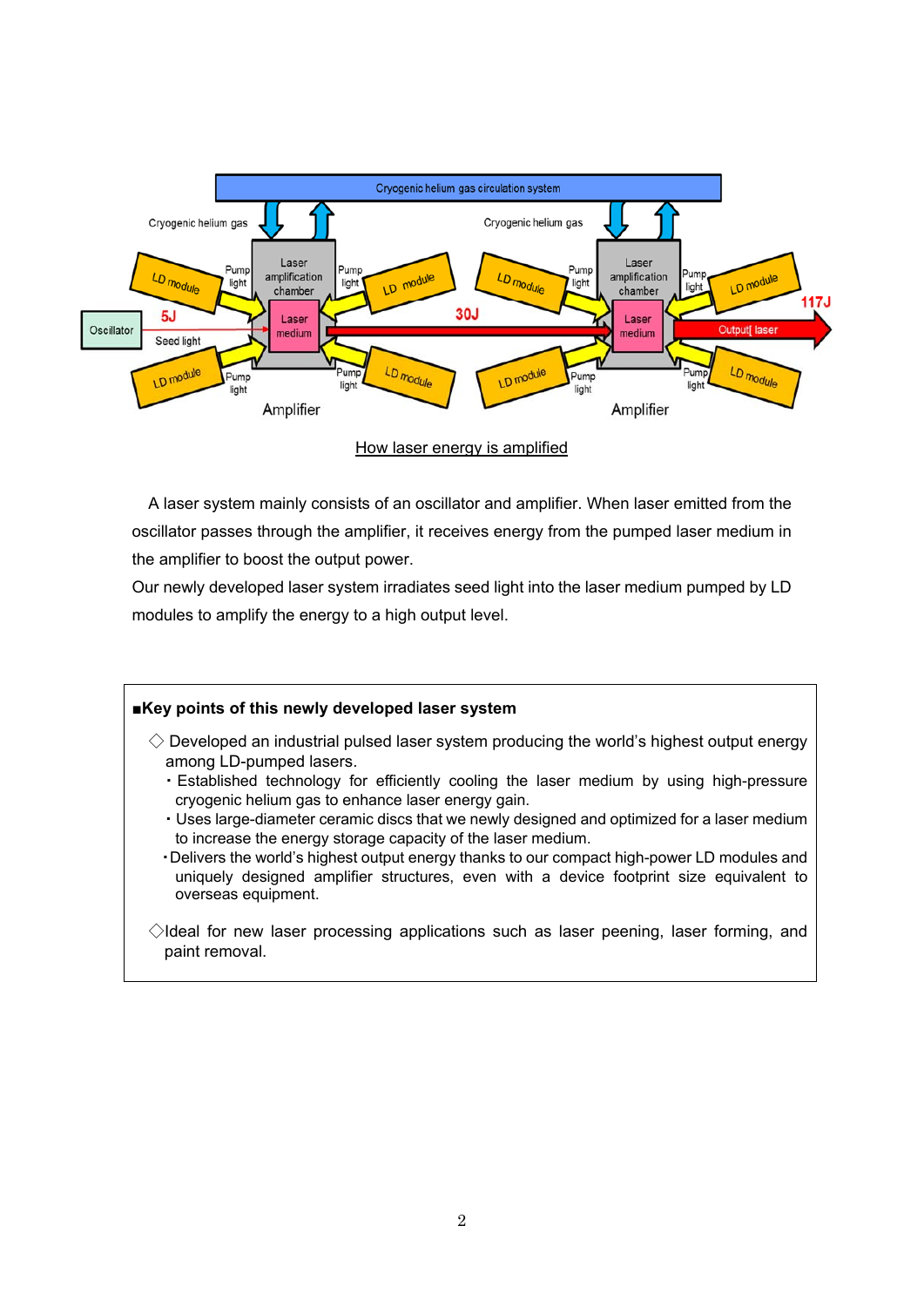## **<Overview of developed product>**

Lasers are used in a wide range of processing and machining applications such as for strengthening, welding and cutting metal materials. Lasers are broadly classified into two groups: CW (continuous wave) lasers that continuously emit light at a constant intensity and pulsed lasers that repetitively emit pulsed light at very short time intervals. CW lasers are used for heat treatment such as laser welding and cutting, making them a mainstream tool for laser processing and machining. Pulsed lasers on the other hand are finding widespread use in laser peening applications for hardening the surface of metal materials by applying shock waves generated by instantaneous irradiation of high energy light pulses. Pulsed lasers with an output energy of around 10 joules are now starting to appear on production lines. For these tasks there is now increasing demand for higher energy pulsed laser systems that can irradiate a wide area and apply a shock wave deep into materials to further boost the laser peening effect.



## Amplifier structure of pulsed laser system

## **<Overview of new laser>**

Our newly developed laser is an industrial pulsed laser system capable of boosting the pulse energy of seed light of 5 joules up to 117 joules by using two amplifiers, each of which is equipped with 4 pumping LD modules that we manufacture in-house.

We have already been working on developing LD-pumped high-energy pulsed lasers for research applications. Now, by using the laser amplification chambers we newly developed, we have established technology for efficiently cooling the laser medium in the laser amplification chambers. The result was the world's highest output energy among LD-pumped lasers!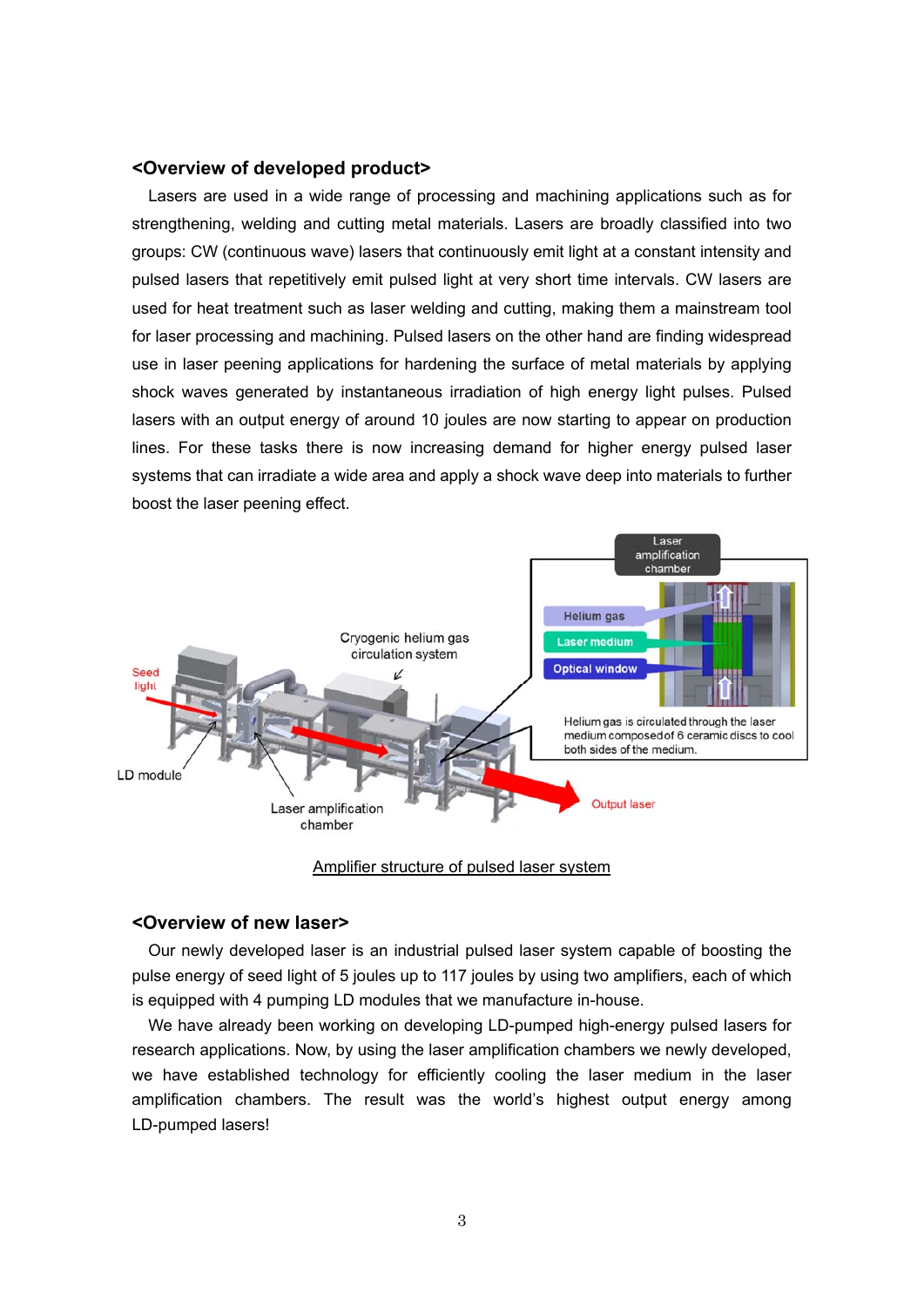To enhance laser output energy, the laser medium must be efficiently cooled. This newly developed laser has vastly improved cooling efficiency achieved via a cooling mechanism that cools both sides of the laser medium by circulating helium gas through the laser amplification chamber. The helium gas is maintained at a pressure of 5 atmospheres and a temperature of -100 degrees Celsius (-148 degrees Fahrenheit) for stable cooling. Moreover, in the optical window through which the laser passes, we employed a material resistant to low temperature and high pressures as well as a structural design with high durability.

To make the laser medium store more energy with higher efficiency than conventional devices, we newly designed large-diameter ceramic discs optimized to easily absorb light and incorporated 6 of these discs as the laser medium. We also came up with a unique amplifier design while mounting our compact yet high power LD modules as pumping sources and in this way succeeded in downsizing the system. This means we can now provide a LD-pumped pulsed laser system capable of producing the world's highest output energy, even with a device footprint equivalent to LD-pumped pulsed lasers developed overseas.

This newly developed laser system will further enhance the laser peening effect because laser light irradiated onto a metal material applies a shock wave into deeper parts of that material. Applying this laser system as a laser processing platform in cooperation with the TACMI (Note 3) Consortium will promote new laser processing applications such as laser forming and paint removal.

We will continue developing new laser media and cooling techniques to further boost the laser output energy. In cooperation with the TACMI Consortium and, along with member companies and other companies involved in laser processing, we will open up new laser processing applications by continually creating practical laser processing technology.

(Note 3) TACMI Consortium: Consortium for Technological Approaches toward Cool laser Manufacturing with Intelligence, established and managed mainly by the University of Tokyo for the purpose of making the laser processing platform and tools provided by the NEDO project implementers widely available to the industry and promoting new manufacturing using lasers to meet the era of IoT (Internet of Things).

| Parameter            | Newly developed laser<br>system | Unit |
|----------------------|---------------------------------|------|
| Maximum pulse energy | 117                             |      |
| Pulse width          | 40                              | ns   |
| Wavelength           | 1030                            | nm   |

## **●Main specifications**